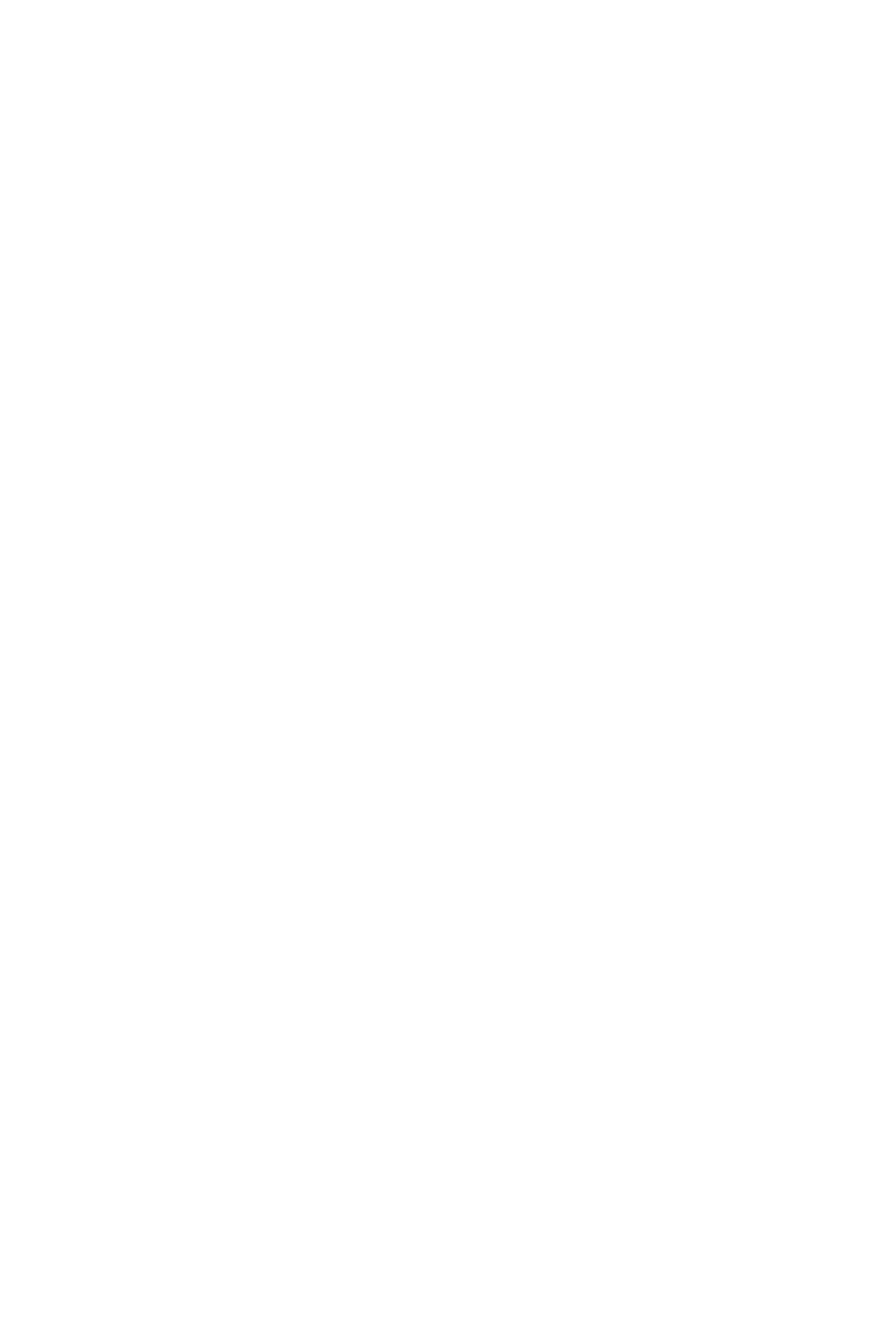A Study of the Stones on the **Breastplate of** Judgment

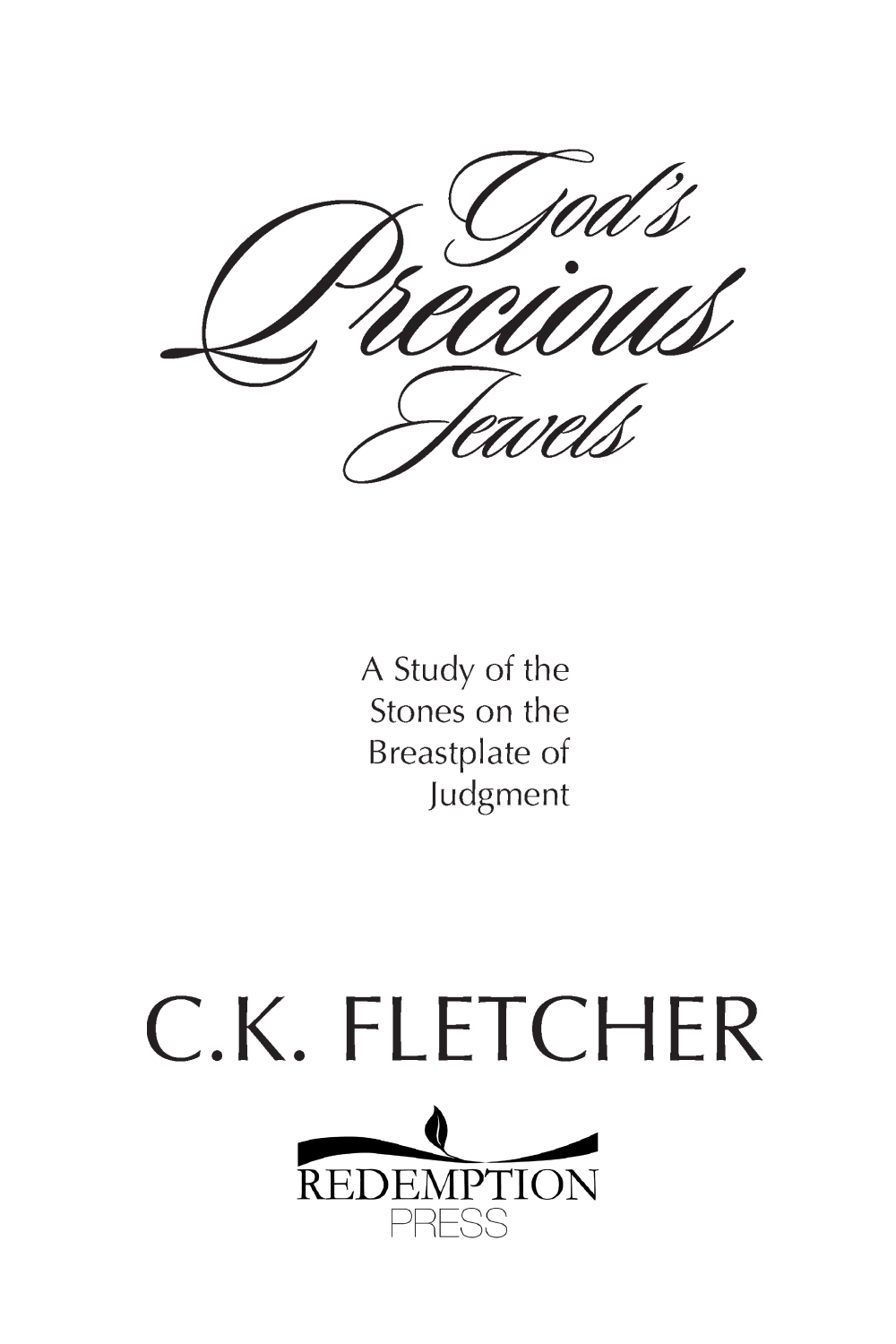© 2010 by C. K. Fletcher. All rights reserved.

Published by Redemption Press, PO Box 427, Enumclaw, WA 98022.

Printed in the United States of America

No part of this publication may be reproduced, stored in a retrieval system, or transmitted in any way by any means—electronic, mechanical, photocopy, recording, or otherwise—without the prior permission of the copyright holder, except as provided by USA copyright law.

Scripture references are taken from the King James Version of the Bible.

ISBN 13: 978-1-63232-739-0

Library of Congress Catalog Card Number: 2004100875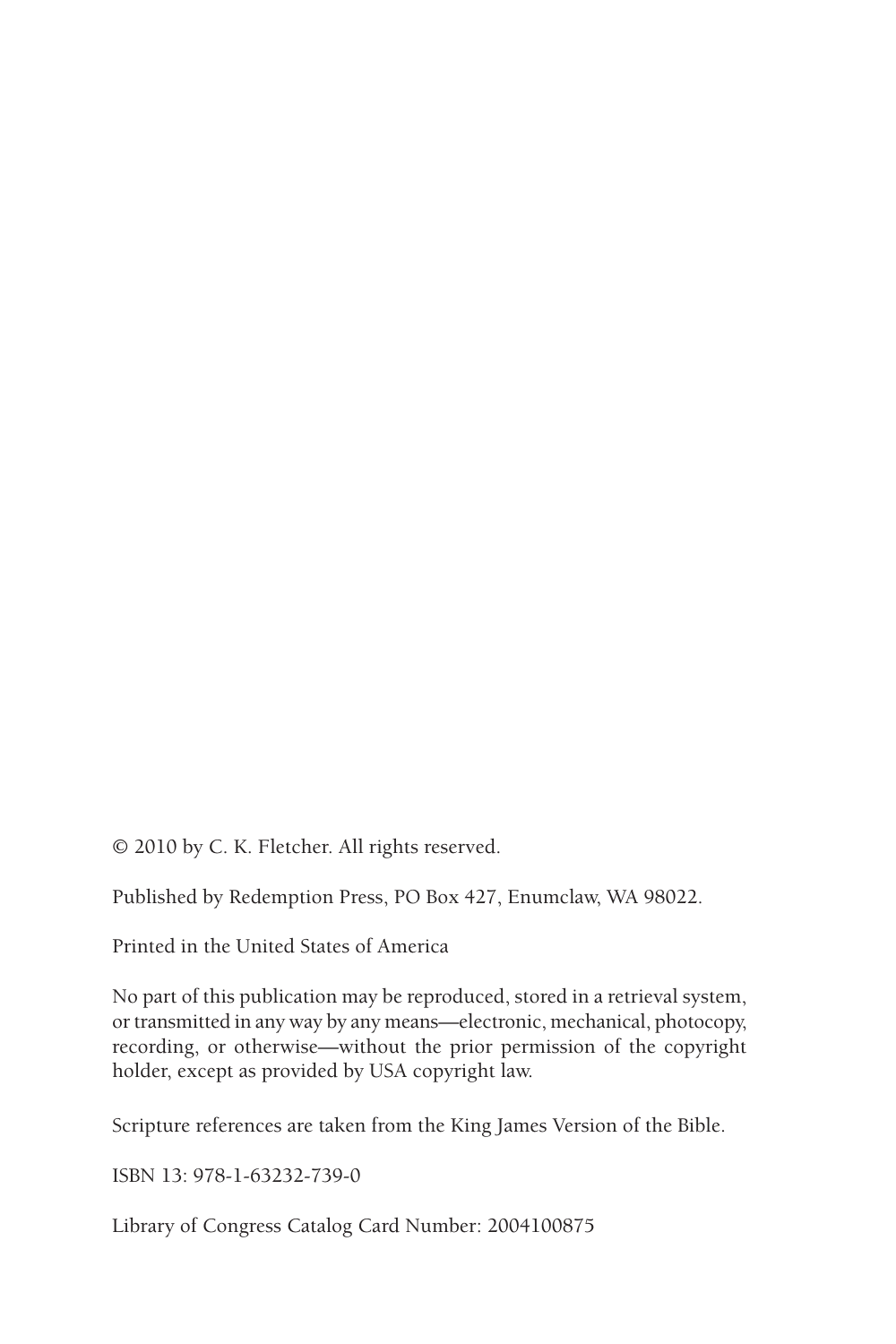# **TABLE OF CONTENTS**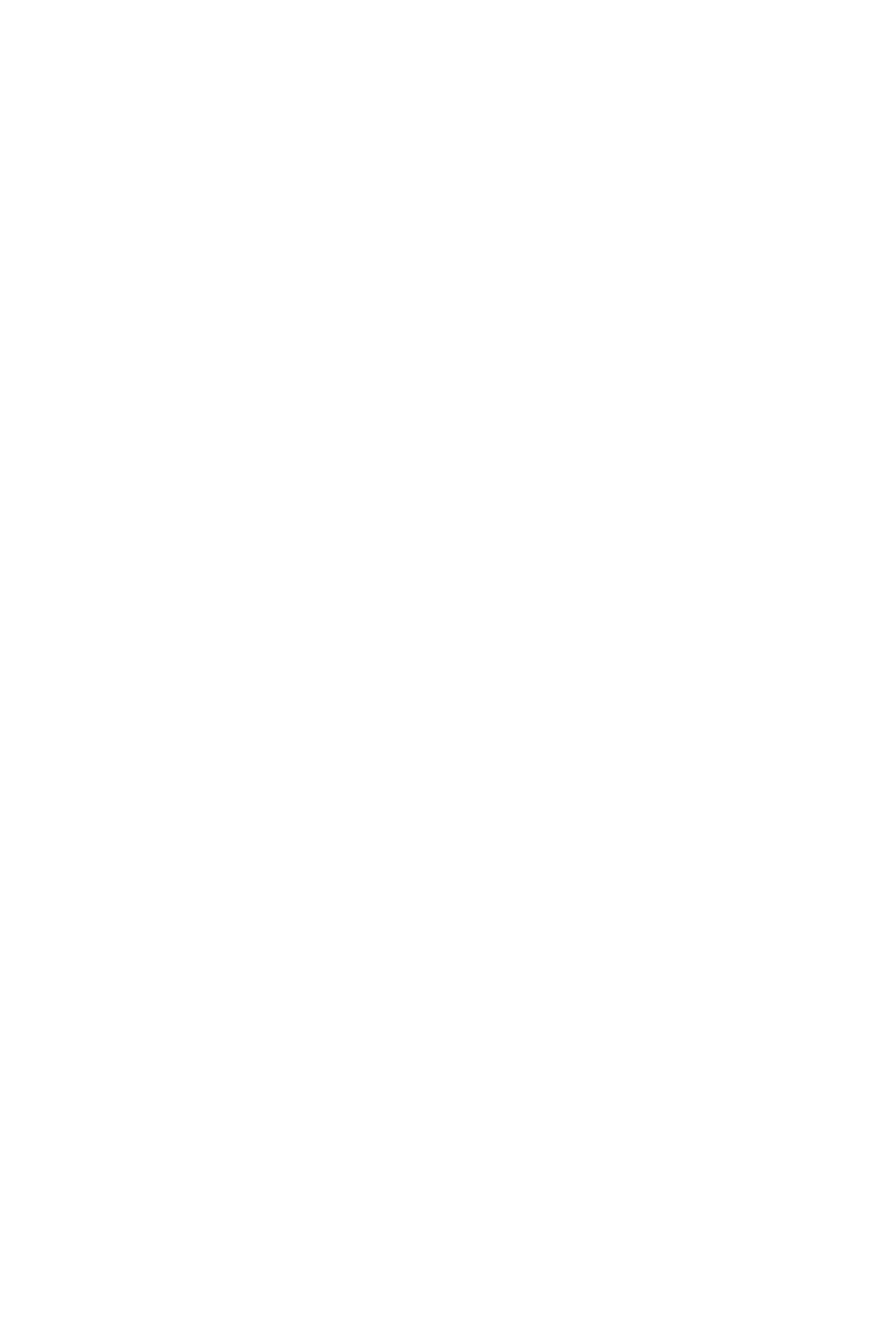## ACKNOWLEDGEMENTS

To my heavenly Father who continuously reminds me that,<br>
"... the testimony of the Lord is sure, making wise the<br>
simple." (Psalm 19:7)<br>
To my earthly father who lives a life of faith before me ". . . the testimony of the Lord is sure, making wise the simple." (Psalm 19:7)

To my earthly father, who lives a life of faith before me.

To my siblings, who always encourage me and are so, so supportive.

To my husband, who is my friend, my confidant, and my best critic.

And also to my pastors and Sunday School teacher, whose teachings and spiritual guidance have been very instrumental in the development of this book.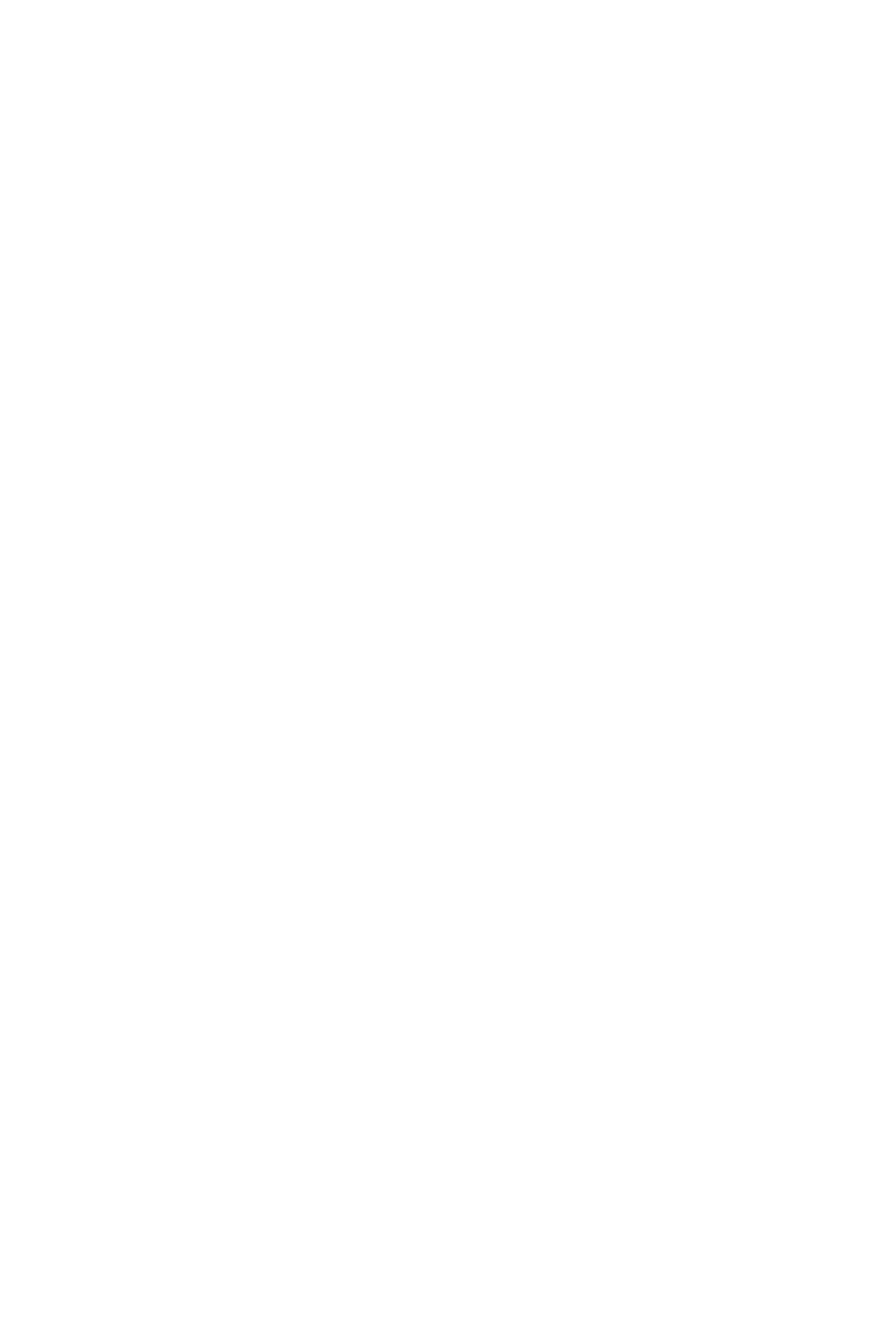## INTRODUCTION

The of our Sunday school lessons involved studying the tabernacle of the Old Testament and its properties. A part of that lesson included the high priest and his garments.<br>Our Sunday school teacher asked us to pick an item tabernacle of the Old Testament and its properties. A part of that lesson included the high priest and his garments. Our Sunday school teacher asked us to pick an item, do research, and present our findings to the class. I chose the breastplate of judgment. In Exodus 28, God gave Moses explicit instructions regarding how the breastplate should be made, who should wear it, and why it should be worn. God told Moses in Exodus 28:29:

*And Aaron shall bear the names of the children of Israel in the breastplate of judgment upon his heart, when he goeth in unto the holy place, for a memorial before the Lord continually . . . and you shall put settings of stones in it, four rows of stones . . . and the stones shall have the names of the sons of Israel . . . each one with its own name; they shall be according to the twelve tribes.*

Three things about this verse intrigued me. First of all, the phrase, *breastplate of judgment*. Secondly, the word *memorial*: what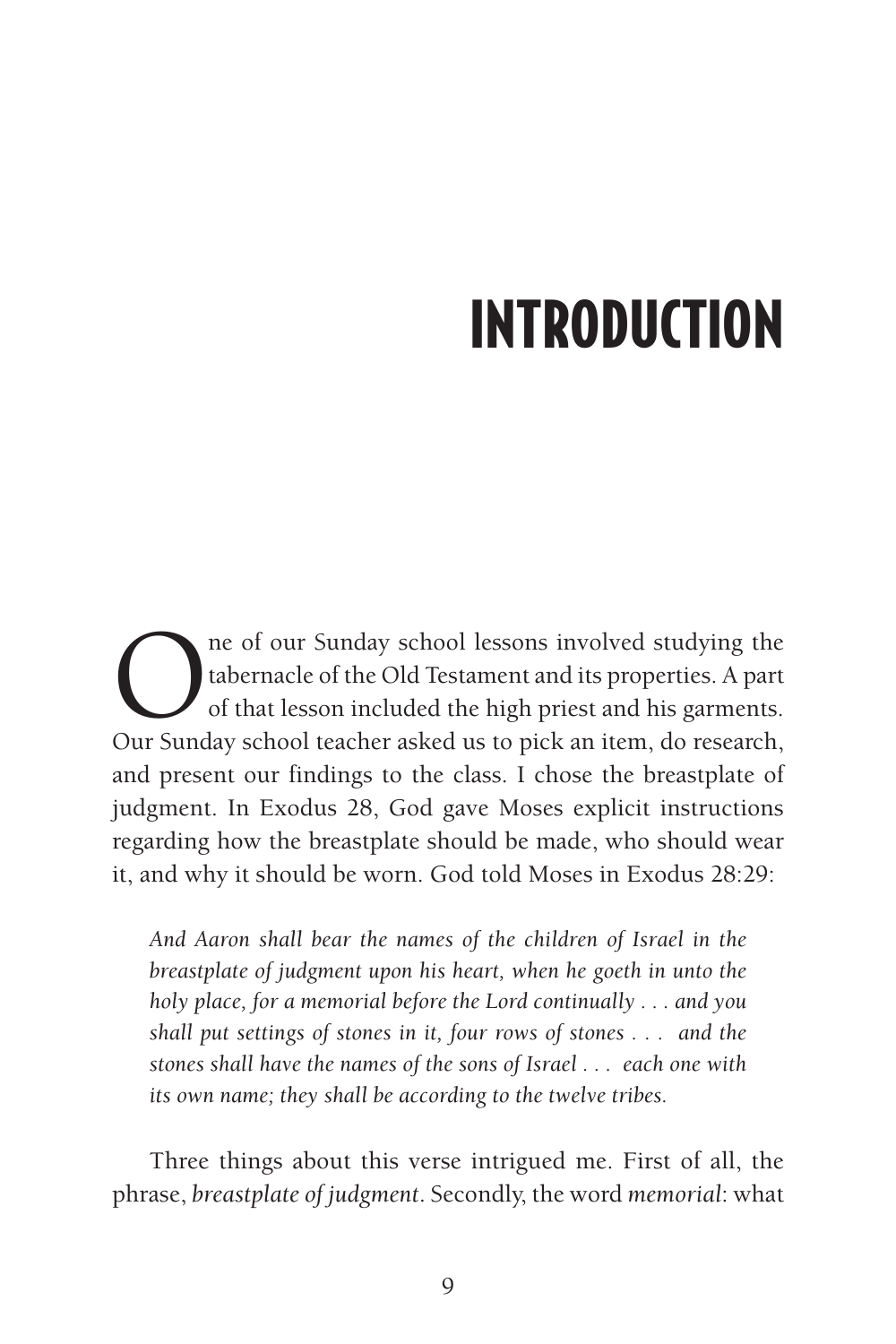was there about the names of the children of Israel and the breastplate of judgment that God wanted to remember? Thirdly, why did God want the high priest to wear the breastplate of judgment in the Holy Place?

I was also curious about the Holy Place, where Aaron was to wear this breastplate of judgment; what does that have to do with me today? I found that the Old Testament reveals that Aaron, the high priest, was to enter into the Holy of Holies annually to atone for the sins of the people. But in the New Testament, Christ Jesus ushered in a new and better covenant.

Hebrews 9 reveals to us that *. . . neither by the blood of goats and calves, but by his own blood he entered in once into the holy place having obtained eternal redemption for us. . . .* That chapter went on to say that . . . "*Christ is not entered into the holy places made with hands, which are the figures of the true; but into heaven itself, now to appear in the presence of God for us. . . . By now I was excited!* Christ, our High Priest, is in the presence of God (the holiest of holy), and He is continually bearing our names upon His heart before God.

My research then led me to Malachi 3:16–17 which says: *"Then they that feared the Lord spake often one to another: and the Lord hearkened; and heard it, and a book of remembrance was written before Him for them that feared the Lord, and that thought upon His name. 'And they shall be mine,' said the Lord of Hosts, 'in that day when I make up my jewels."*

While reading this my heart cried out, "When You say seek My face, Thy face will I seek. Father, what did it mean when the Word said, "*. . . they that feared the Lord"?* And my Father in His gracious mercy answered me. Webster's dictionary says fear means to *reverence*. And reverence means to have a profound and adoring respect for someone, to the point where you deliberately posture your heart to seek one's favor and bow to one's wishes.

When I read this, my heart almost burst from the revelation I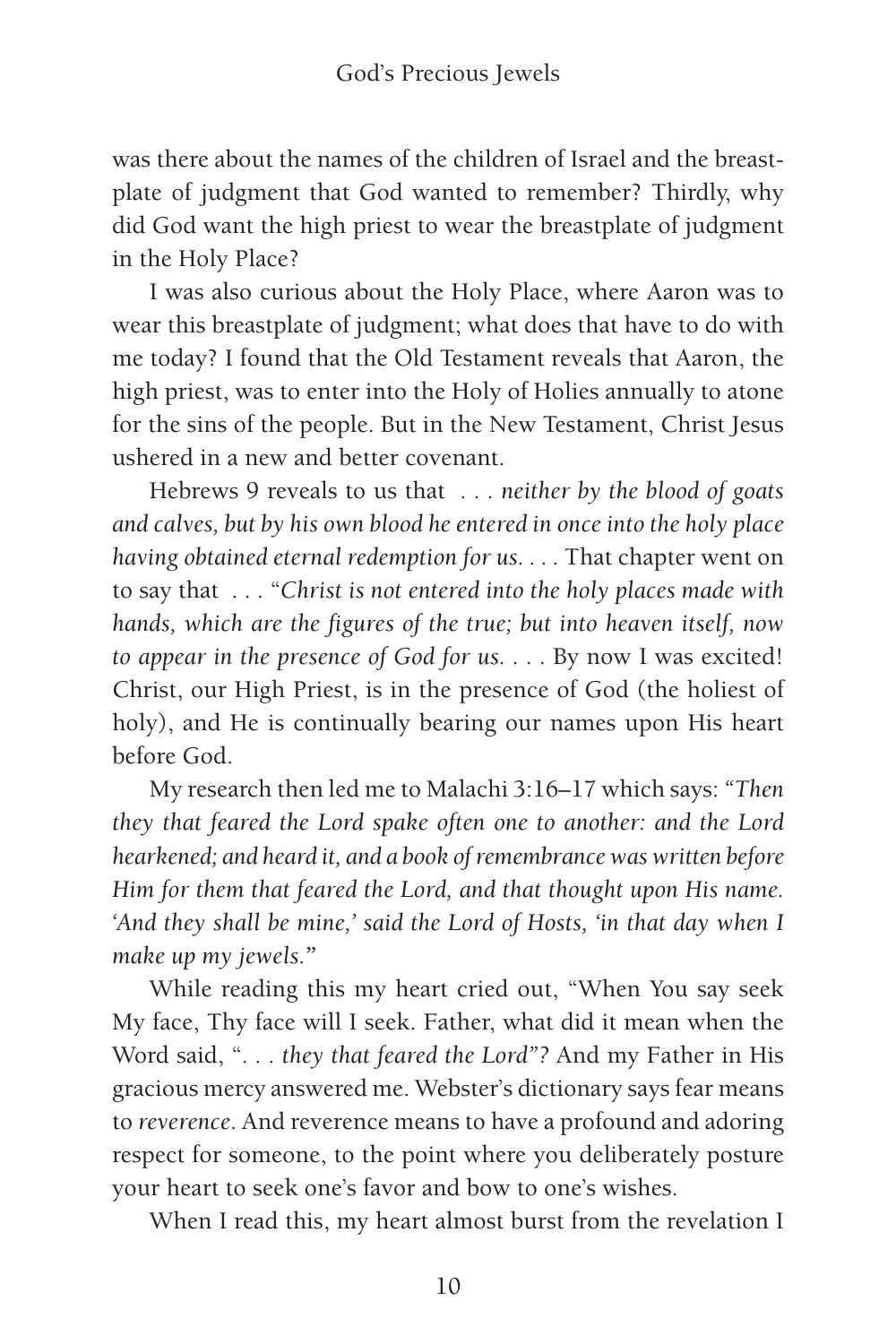#### Introduction

received. It gave me a glimpse of the heart of God. In this verse our God was sending us a love note! His heart was touched by the fact that there were those of His people who feared (reverenced) Him, gathered together, thought about Him, and spoke about Him. The Lord heard this, and His heart was made glad. He wanted to memorialize the fact that there were those who demonstrated love for Him, freely and without prompting. His heart spontaneously said, "*they shall be mine . . . in that day when I make up my jewels."*

I believe *that day* God spoke of are the perilous times we live in now.

I began to write the narrative of this study on September 11, 2001. I worked the night shift at that time and had been off the night before. I rose early on the morning of September  $11<sup>th</sup>$  and spent some time with the Lord and then sat at the computer and began to write. I wrote all morning until about 12:00 noon when my husband called and asked if I had heard the news. I didn't know what was going on, because I didn't have the television on. I was communing with God.

God's heart rang out to me in Isaiah 62:1–3: "*For Zion's sake I will not hold my peace, and for Jerusalem's sake I will not rest, until the righteousness thereof go forth as brightness, and the salvation thereof as a lamp that burneth. And the Gentiles shall see thy righteousness, and all kings thy glory: and thou shalt be called by a new name, which the mouth of the Lord shall name.*

"*Thou shalt also be a crown of glory in the hand of the Lord, and a royal diadem in the hand of thy God.*"

I had asked the Lord, "Father, what is a *diadem*?" Webster's dictionary states that a diadem is a crown of royalty exemplifying power and dignity.

Our Father is saying in these verses that He was not going to *rest* until the righteousness and the salvation of His people—His royal priesthood that exemplified His might, power and dignity—would burn like the brightness of a lamp for the world to see! Can you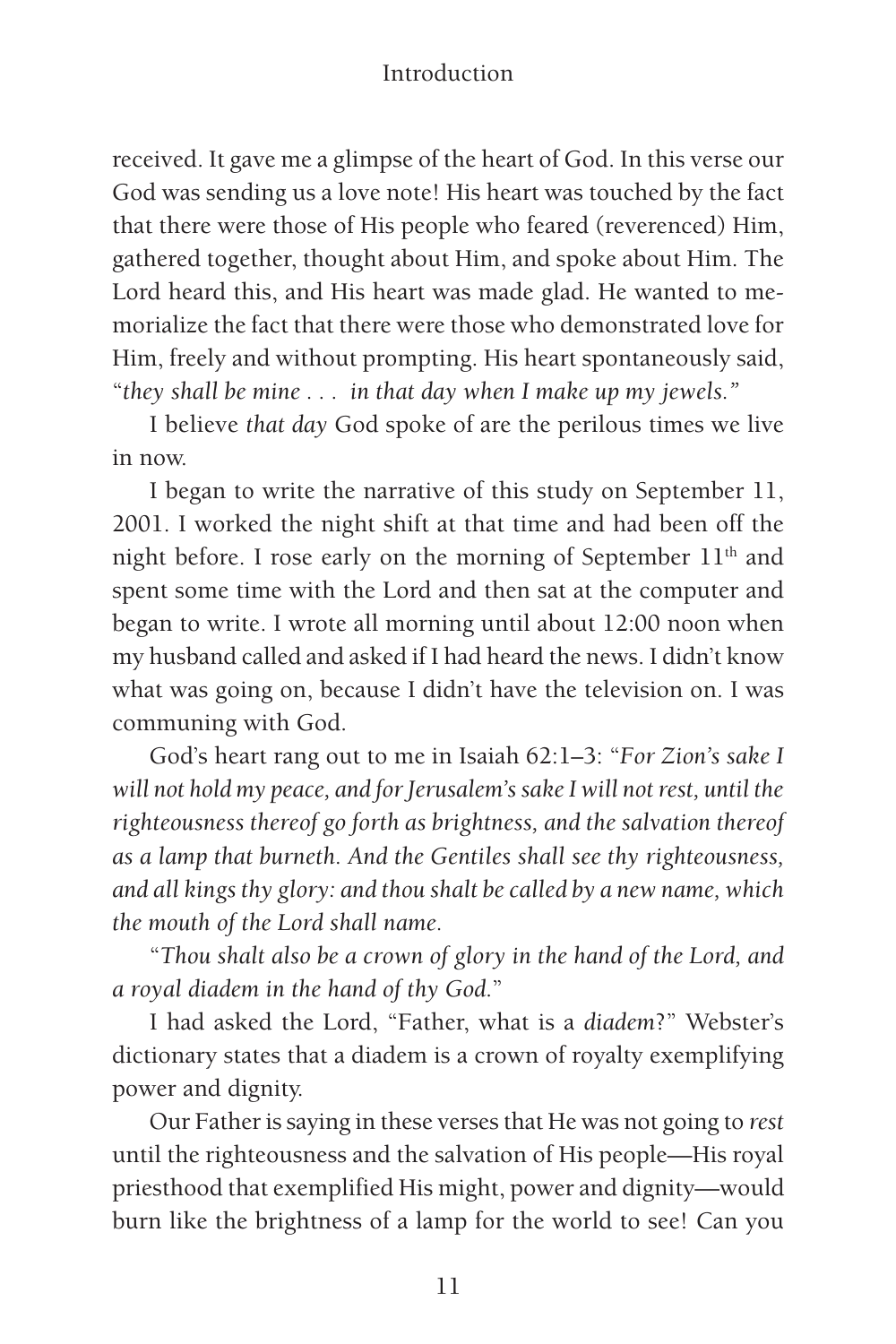hear the passion in our Master's heart? Oh, imagine the joy that He felt when He noted that there were those who agreed with His heart, agreed that righteousness and salvation shall reign!

God also is saying in Exodus 19:5 *". . . now therefore, if ye will obey my voice indeed, and keep my covenant, then ye shall be a peculiar treasure unto me above all people . . ."* The Scriptures also reveal in Zechariah 9:16: "*. . . and the Lord their God shall save them in that day as the flock of his people: for they shall be as the stones of a crown, lifted up as an ensign upon his land."* Did you know that the archaic definition of *ensign* is a banner carried at the top of a pole and used to mark a rallying point in a battle? It has never been more evident that mankind is in a spiritual battle than on September 11, 2001. God is looking for a people who will be an ensign of His love, might, and power in the midst of the battle between good and evil. This is not a fairy tale like *The Lord of the Rings*. This is a true battle between Satan and God for control over God's creation. Oh, to be like the stones of a crown in His eyes; to be lifted up as an ensign over His land!

This study of the stones in the breastplate of judgment will reveal to us what is required to be a precious jewel in God's eyes, what is required to be His royal priesthood, and a mighty soldier in His army.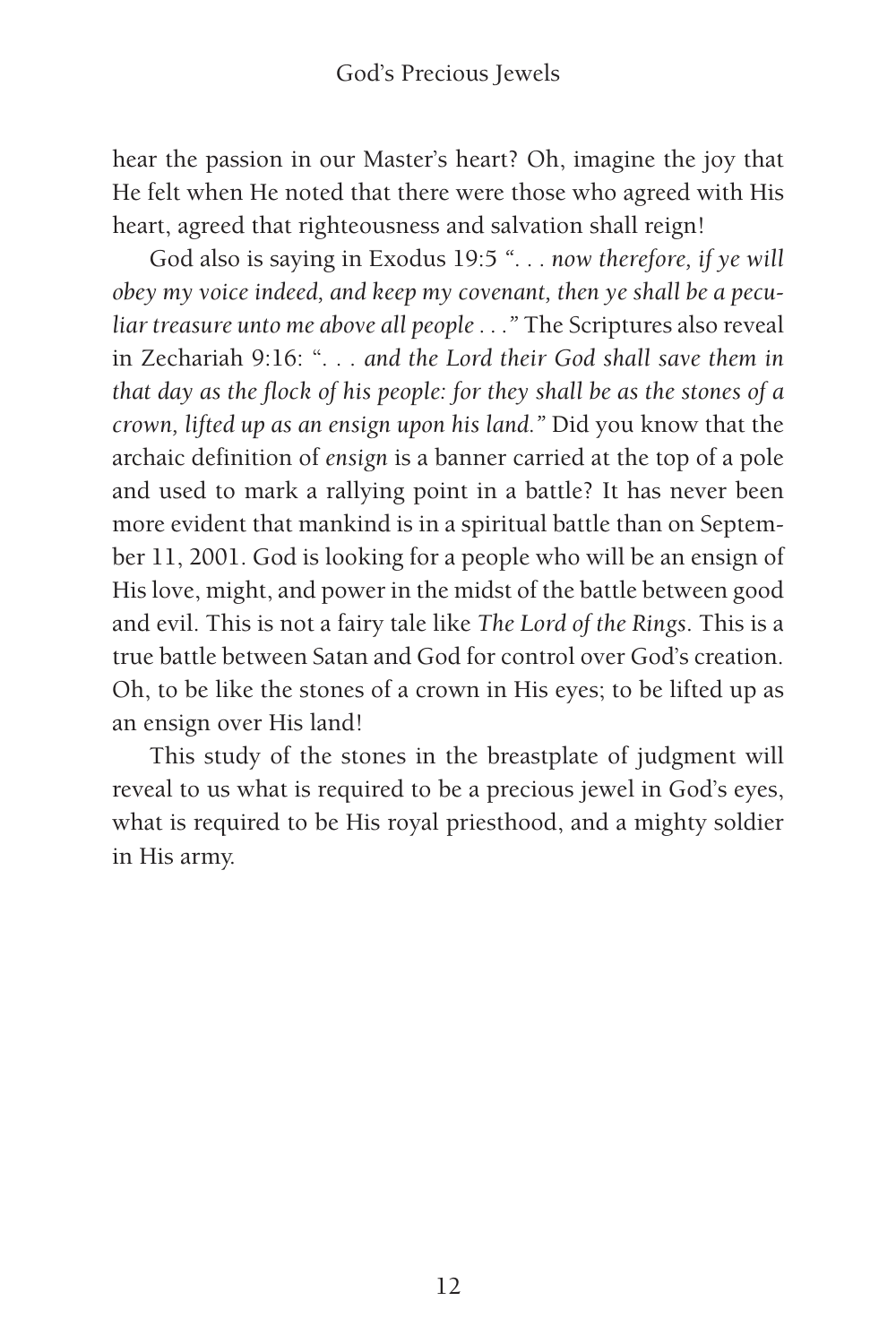### CHAPTER 1

 $\prod_{\text{This}}$ n Exodus 28 God gave explicit instructions regarding how to make the holy garments the high priest was to wear. The **L** breastplate of judgment is part of those priestly garments. This chapter also reveals that the breastplate of judgment was to be made of four rows of stones, with three stones in each row. God gave explicit orders what stones were to be used; and the order in which they were to be placed. He stated, "*. . . thou shalt set in it settings of stones, even four rows of stones: the first row shall be a sardius, a topaz, and a carbuncle . . . the second row shall be an emerald, a sapphire, and a diamond . . . the third row a liqure, an agate, and an amethyst . . . and the fourth row a beryl, and an onyx, and a jasper."*

God is a God of order. Everything He does He does for a reason; and in each thing He does there's a message for us all. Therefore, there's a message hidden in this breastplate of judgment and in the manner in which its stones are set.

In my endeavor to find this hidden message, my research led to the development of Table I.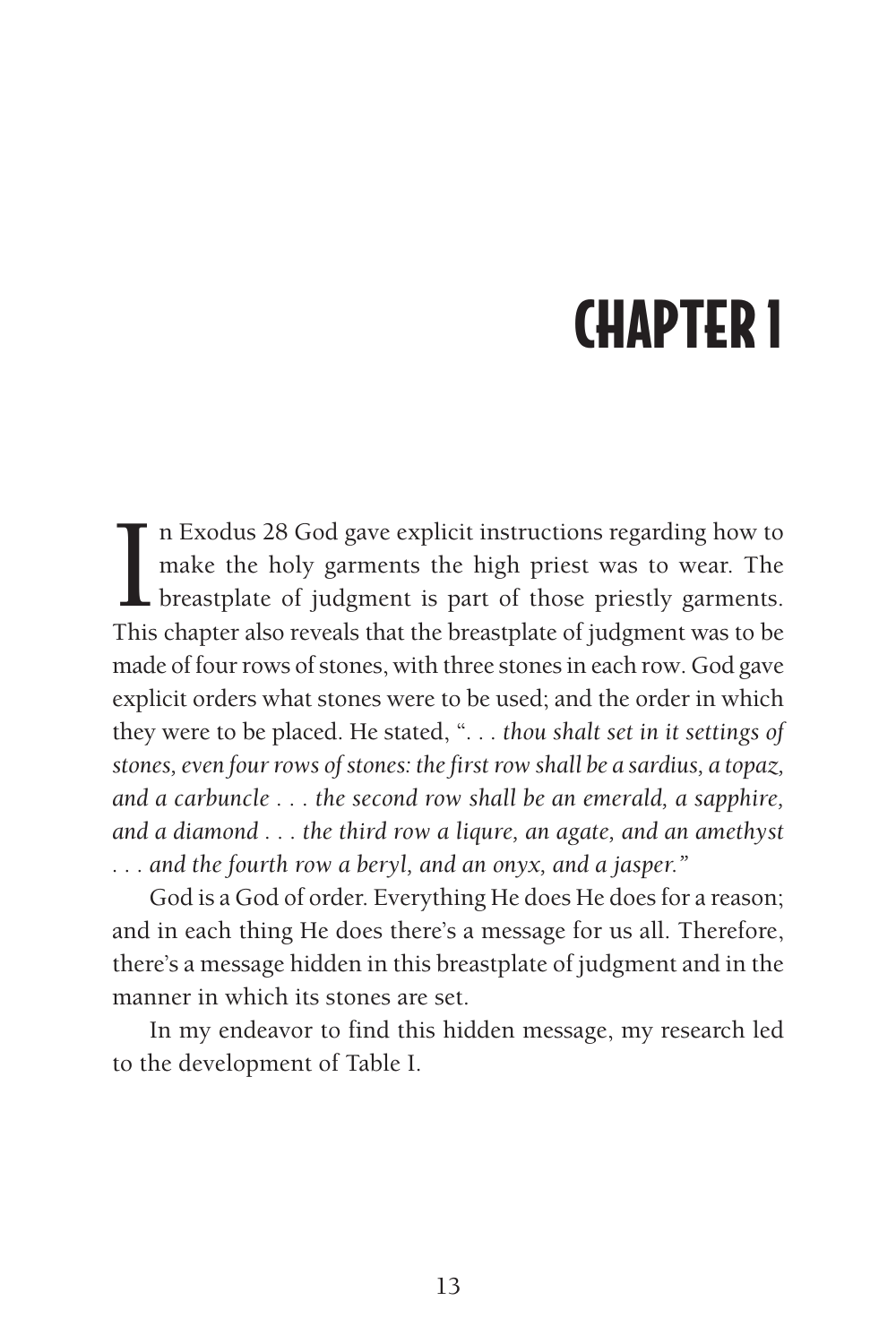### **TABLE I**

| <b>STONES</b> | <b>STONE'S</b><br><b>PROPERTIES</b>                                                                                                                                | SON<br>OF ISRAEL | <b>MEANING</b><br>OF NAME         | <b>BLESSING OF JACOB ON</b><br>HIS SONS (GENESIS 49)                                                                          |
|---------------|--------------------------------------------------------------------------------------------------------------------------------------------------------------------|------------------|-----------------------------------|-------------------------------------------------------------------------------------------------------------------------------|
|               |                                                                                                                                                                    | <b>First Row</b> |                                   |                                                                                                                               |
| Sardius       | Corundum; red, hard tough<br>stone, can be used as an<br>abrasive (used for<br>smoothing and polishing)                                                            | Reuben           | Behold a Son                      | My first born, my might, the<br>beginning of strength, the<br>excellency of dignity and power                                 |
| Topaz         | Salt of aluminum which has<br>good electrical and thermal<br>conductivity, high reflectivity<br>and resistive to oxidation                                         | Simeon           | Hearing                           |                                                                                                                               |
| Carbuncle     | A garnet, red, precious stone<br>that also is an abrasive (used<br>for smoothing and polishing)                                                                    | Levi             | To be joined<br>to; to abide with |                                                                                                                               |
|               |                                                                                                                                                                    | Second Row       |                                   |                                                                                                                               |
| Emerald       | A beryl, which is a salt of<br>beryllium and aluminum used<br>as a hardening agent in alloy (a<br>metal mixed with a more valuable<br>metal to give it durability) | ludah            | Praise                            | Thy hand shall be in the neck<br>of thine enemies                                                                             |
| Sapphire      | A corundum; massive crystal<br>used as an abrasive (smoothing<br>and polishing agent)                                                                              | Dan              | To Judge                          | Shall judge his people                                                                                                        |
| Diamond       | One of the hardest stones<br>in the world; used as an abrasive<br>for smoothing and polishing                                                                      | Naphtali         | My Wrestling                      | Is a hind let loose; he<br>giveth goodly words                                                                                |
|               |                                                                                                                                                                    | <b>Third Row</b> |                                   |                                                                                                                               |
| Ligure        | Also called zircon; precious<br>orange stone used in alloys, has<br>the capacity to be resistant<br>to corrosion                                                   | Gad              | A Troop                           | He shall overcome at the last                                                                                                 |
| Agate         | Fine grained transparent<br>crystal (A Quartz) used in<br>industry to set right a<br>frequency or keep it on course                                                | Asher            | Blessed                           | His bread shall be fat,<br>and he shall yield royal dainties                                                                  |
| Amethyst      | Purple crystalized quartz,<br>used as an abrasive as well<br>as an agent used to set<br>a frequency or keep<br>it on course                                        | Issachar         | Hired for<br>Payment              | A Strong ass crouching<br>down between two burdens.<br>And bowed his shoulder to<br>bear and became a servant<br>unto tribute |
|               |                                                                                                                                                                    | Fourth Row       |                                   |                                                                                                                               |
| Beryl         | A salt of beryllium and aluminum<br>used as a hardening agent in alloy<br>(a metal mixed with a more<br>valuable metal to give it durability)                      | Zebulun          | To Dwell With                     | Shall dwell at the haven of the<br>sea; and he shall be for a haven<br>of ships; and his border<br>shall be unto zidon        |
| Onyx          | Translucent quartz in parallel<br>layers of different colors; used<br>to set right a frequency or<br>keep it on course                                             | <b>loseph</b>    | The Lord<br>Shall Add             | Fruitful bough whose branches<br>run over the wall                                                                            |
| Jasper        | Translucent quartz of many<br>colors, especially green: used<br>to set right a frequency or<br>keep it on course                                                   | Benjamin         | Son of the<br>Right Hand          | Shall ravin as a wolf in the<br>morning shall devour the prey<br>and at night he shall divide<br>the spoil                    |